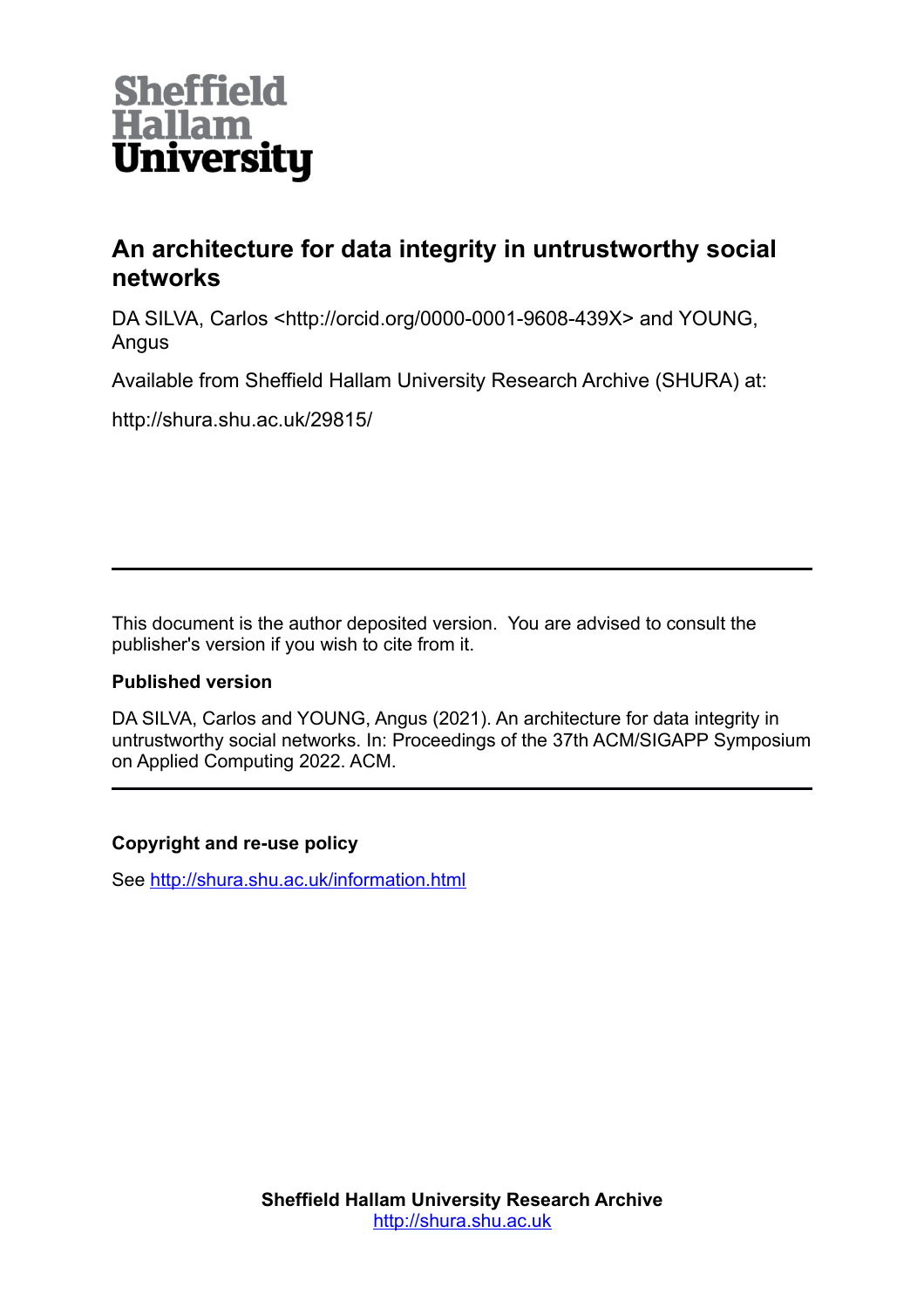# An architecture for data integrity in untrustworthy social networks

Carlos Eduardo da Silva <sup>∗</sup> Sheffield Hallam University Sheffield, UK C.daSilva@shu.ac.uk

Angus Young Sheffield Hallam University Sheffield, UK angus@dotwave.io

## ABSTRACT

Social media platforms have the power to massively influence public opinion, and as such, are under increased pressure to submit to state regulation. They operate under a centralised model, in which users should trust the service provider that the information being presented has not been altered. This paper presents an architecture for enabling independent verification of content integrity in social networks. Our solution assumes a scenario of an untrustworthy social network provider, utilising public key cryptography for signing user content, and distributed hash tables for storing detached signatures. We have developed a proof of concept system that has been used to demonstrate the feasibility of the proposed solution.

# CCS CONCEPTS

• Information systems  $\rightarrow$  Social networks; • Security and privacy  $\rightarrow$  Social network security and privacy;

## **KEYWORDS**

Online social networkss, Security, Data integrity, Public-key cryptography, Distributed hash table

#### ACM Reference Format:

Carlos Eduardo da Silva and Angus Young. 2022. An architecture for data integrity in untrustworthy social networks. In The 37th ACM/SIGAPP Symposium on Applied Computing (SAC '22), April 25–29, 2022, Virtual Event, . ACM, New York, NY, USA, [8](#page-8-0) pages.<https://doi.org/10.1145/3477314.3507001>

# 1 INTRODUCTION

We live in a world where public discourse, and in some cases diplomacy are increasingly conducted on social media. In fact, it provides a platform for powerful figures to spread their message. In March of 2020, Twitter marked a video widely shared by the Trump administration of Democratic frontrunner Joe Biden appearing to tell Americans to vote for Trump as "significantly altered or fabricated" [\[15\]](#page-8-1). The same video continued to be circulated on Facebook, and has been viewed by millions of people. While the impact of this video on voting cannot be directly measured, the degree to which

SAC '22, April 25–29, 2022, Virtual Event,

© 2022 Association for Computing Machinery.

ACM ISBN 978-1-4503-8713-2/22/04...\$15.00

<https://doi.org/10.1145/3477314.3507001>

it was circulated highlights the potential of social media content, modified or otherwise to be propagated across the internet.

The companies that provide these platforms are coming under increased political pressure to submit to state regulation, largely in light of the 20[1](#page-1-0)8 Cambridge Analytica<sup>1</sup> scandal and the scale of the influence that major social media platforms (or Online Social Networks, OSN) were found to have had in the 2016 UK-EU independence referendum $^2$  $^2$  to mention two examples. The form that regulation might take, or which organisations might implement it is still unclear.

If these platforms continue to operate from within black boxes, their potential to steer the global conversation will become even more problematic. Jack Dorsey, the CEO of Twitter spoke about his own scepticism of large technology companies:

> $[[2]]$  $[[2]]$  $[[2]]$  We have aspirations to serve every person on the planet ... we have to think deeply about how we might distribute and decentralise this work. I have a lot of scepticism of companies like ours and leaders like me.

It is clear that social media platforms have the power to massively influence public opinion. Whether they actively set out to do so is another question; if they did, how would you know? All of the major platforms are highly centralised, and without third party oversight there is no way of knowing that the information they are presenting has been altered by a malicious actor or the platform itself. For example, some governments enforce laws that prohibit online services from operating in their countries if the data is not stored domestically (See [\[9\]](#page-8-3)). These governments could theoretically gain access to this data and modify it without the knowledge of the provider or the end user. On a smaller scale, many businesses use internal social media-like applications for internal and inter-company communication. These networks also have the potential to be compromised and manipulated by an unauthorized party.

Even with regulation, data centralisation still leaves the company that owns the data with the ability to change whatever data they want opaquely [\[6\]](#page-8-4). In a traditional centralised social media platform (OSN), the burden of trust is placed on the provider. Users trust that the provider will ensure that their data is secure, and that other users cannot modify it without their permission.

In this context we conducted an exercise where this assumption is removed and the provider is assumed to be untrustworthy, or unable to maintain the integrity of user data (for example, in the case that a 3rd party has access to their servers). Thus, this paper presents

<sup>∗</sup>Corresponding Author.

Permission to make digital or hard copies of all or part of this work for personal or classroom use is granted without fee provided that copies are not made or distributed for profit or commercial advantage and that copies bear this notice and the full citation on the first page. Copyrights for components of this work owned by others than ACM must be honored. Abstracting with credit is permitted. To copy otherwise, or republish, to post on servers or to redistribute to lists, requires prior specific permission and/or a fee. Request permissions from permissions@acm.org.

<span id="page-1-0"></span><sup>1</sup>[https://www.vox.com/policy-and-politics/2018/3/23/17151916/](https://www.vox.com/policy-and-politics/2018/3/23/17151916/facebook-cambridge-analytica-trump-diagram.)

[facebook-cambridge-analytica-trump-diagram.](https://www.vox.com/policy-and-politics/2018/3/23/17151916/facebook-cambridge-analytica-trump-diagram.)

<span id="page-1-1"></span><sup>2</sup>[https://www.ox.ac.uk/news-and-events/oxford-and-brexit/brexit-analysis/](https://www.ox.ac.uk/news-and-events/oxford-and-brexit/brexit-analysis/views-from-oxford) [views-from-oxford](https://www.ox.ac.uk/news-and-events/oxford-and-brexit/brexit-analysis/views-from-oxford)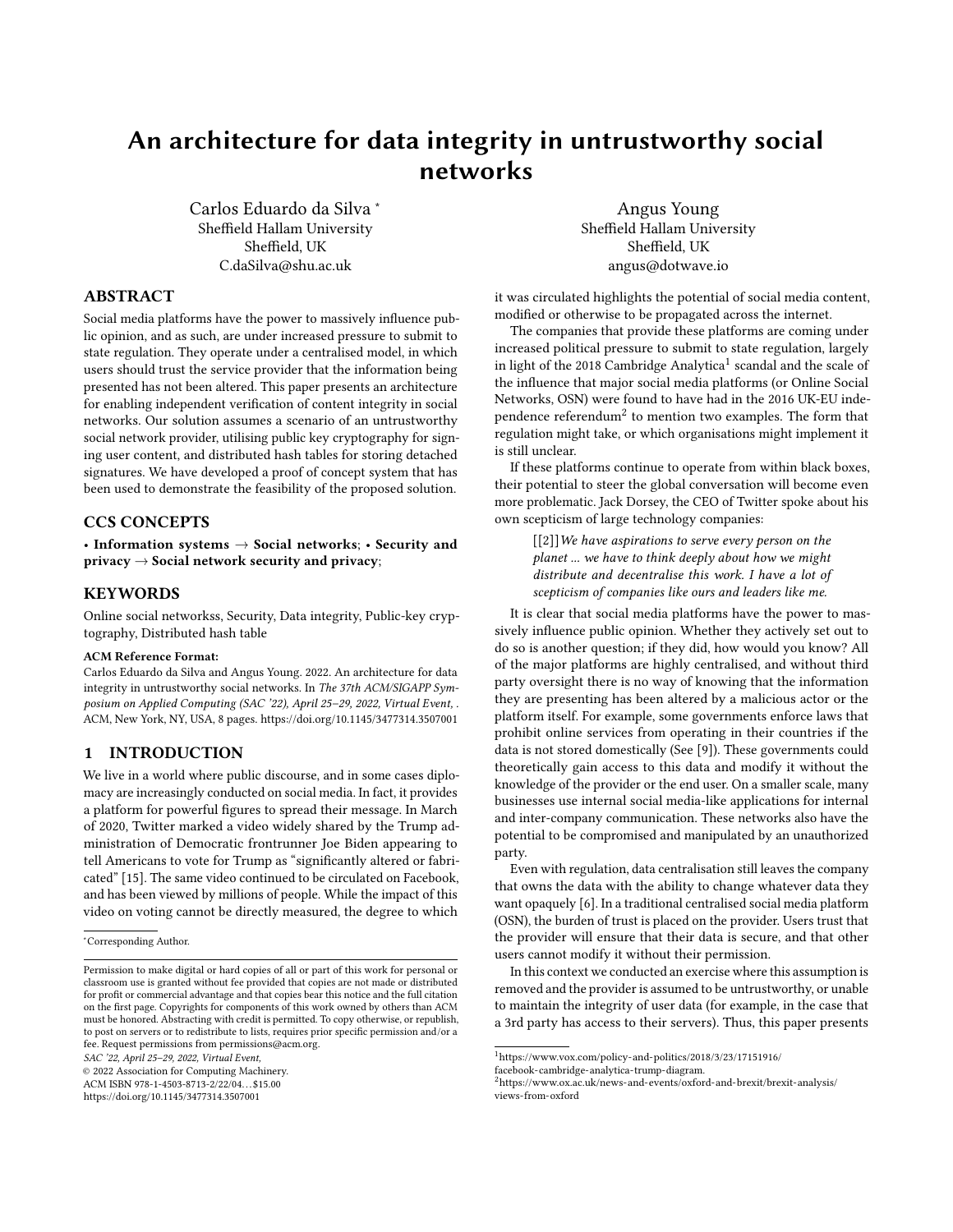an approach for verifying that content served by a OSN platform is identical to content supplied to it. We designed an architecture that provides third parties with the ability to verify content and its author independently from the OSN service provider. A proof of concept has been developed employing public key cryptography for achieving content integrity and distributed hash tables (DHT) [\[21\]](#page-8-5) for storing signatures. In this way compromising the OSN opaquely would require collusion from multiple parties, and by increasing the number of involved parties the system would be harder to compromise.

Our proof-of-concept has been implemented following the same microblogging format of Twitter, employing cryptography software PGP [\[4\]](#page-8-6) and the Kademlia DHT implementation (the same used for bittorrent), being able to provide an user a clear indication when content has been modified by someone other than its author. This proof-of-concept has then been evaluated in terms of its performance and effectiveness based on the STRIDE threat model. The results obtained with this proof-of-concept demonstrated the capability of verifying the integrity of social media content independently of the OSN itself.

This paper is organised as follows: Section [2](#page-2-0) discuss related work and existing solutions. Section [3](#page-2-1) presents the design of the proposed system and a definition of its scope and functionality. Section [4](#page-3-0) covers the system's implementation, deployment and any issues faced. Section [5](#page-5-0) presents an evaluation of our approach, testing of the DHT and a threat model. Section [6](#page-8-7) concludes the paper with a brief discussion on its limitations and avenues for potential future work.

#### <span id="page-2-0"></span>2 RELATED WORK

Online Social Networks (OSN) have received considerable attention due to several issues uncovered throughout the time, motivating the creation of Decentralised Online Social Networks (DOSN) [\[6\]](#page-8-4), i.e., an OSN implemented on a distributed platform. [\[6\]](#page-8-4) have performed a comprehensive survey on DOSN analysing several works that explore DHT to store the social content or as an indexing service, such as, PeerSon [\[1\]](#page-8-8) and My3 [\[13\]](#page-8-9). They also identify real deploy-ments of DOSN, for example Diaspora<sup>[3](#page-2-2)</sup> and Mastodon [\[16\]](#page-8-10), which are not fully decentralised as they work based on a federation of trusted servers independently operated. Our work takes inspiration in these approaches. However, the main difference is that we are not trying to recreate the whole OSN, but recognising the existence of an underlying OSN platform, while exploring the DHT to store content signature.

More recently there has been a movement on exploring Distributed Ledger Technologies (DLTs) for DOSN [\[5\]](#page-8-11). DLT are appendonly distributed records, where new data is verified by peers using a consensus algorithm. Amongst the existing approaches we can find works that saves all posts and social interaction information in a DLT, such as SteemIt [\[10\]](#page-8-12). There are also some approaches that employ some sort of distributed storage system for OSN content, such as DHT-based InterPlanetary File System  $(IPFS)^4$  $(IPFS)^4$  where post contents are saved (encrypted or not), and a DLT for storing

social interaction information along-side a pointer to the actual content [\[7,](#page-8-13) [20\]](#page-8-14).

In fact, we have considered DLT as an initial solution to our approach. However, the problems identified by [\[5\]](#page-8-11) with the use of DLT for OSN, such as the lack of identity checking capabilities and scalability issues, have made us reconsider our approach. Another issue with the suitability of DLTs for use within OSNs is the inability for data to be removed from the ledger. This is incompatible with some regulations on data storage such as GDPR's "Right to erasure", which specifies that upon request from a user, a company must be able to completely remove all records that they hold in regards to that user [\[3,](#page-8-15) p. 43, article 17]. A potential solution to this problem involves encrypting all user data, and then "losing" the cryptographic key to this content in order to render it unreadable, although this raises issues regarding future-proofing encryption procedures.

# <span id="page-2-1"></span>3 SOLUTION DESIGN

Figure [1](#page-2-4) shows a high level overview of the applications involved in the system and the operations they perform. Central to the operation of our proposal is the client application, which performs the signing and verification of content. The client application corresponds to a front-end Single Page Application commonly used by Twitter and Facebook. Private and public keys are stored locally by the client, which provides standard life-cycle operations for key management and capabilities for creation and signing of plain text content by a user, and verification of content by another independent user.

<span id="page-2-4"></span>

Figure 1: General overview of the proposed solution.

To ensure content integrity, our solution uses PGP detached signatures to sign content [\[4\]](#page-8-6). These signatures will be stored in a public distributed hash table (DHT). Distributed hash tables (DHT) are commonly used in distributed file system applications, peer to peer (P2P) networking and web caching. It operates similarly to the traditional hash table data structure, whereby a hash function is used to calculate an associative key for any given value, except the data is distributed among multiple nodes [\[21\]](#page-8-5). Third parties can participate in the table by bootstrapping their nodes from one or more static nodes. In this way, a client can use any node of the DHT to perform a lookup for a signature, and then verify post content against a public key retrieved from a public key server (PKS). Public key servers (or PKS) provide an interface for publishing and retrieving public keys over HTTP. Users wishing to verify or encrypt content can use these servers to search for keys by email address or by key fingerprints.

<span id="page-2-3"></span><span id="page-2-2"></span><sup>3</sup><https://joindiaspora.com/> <sup>4</sup><https://ipfs.io>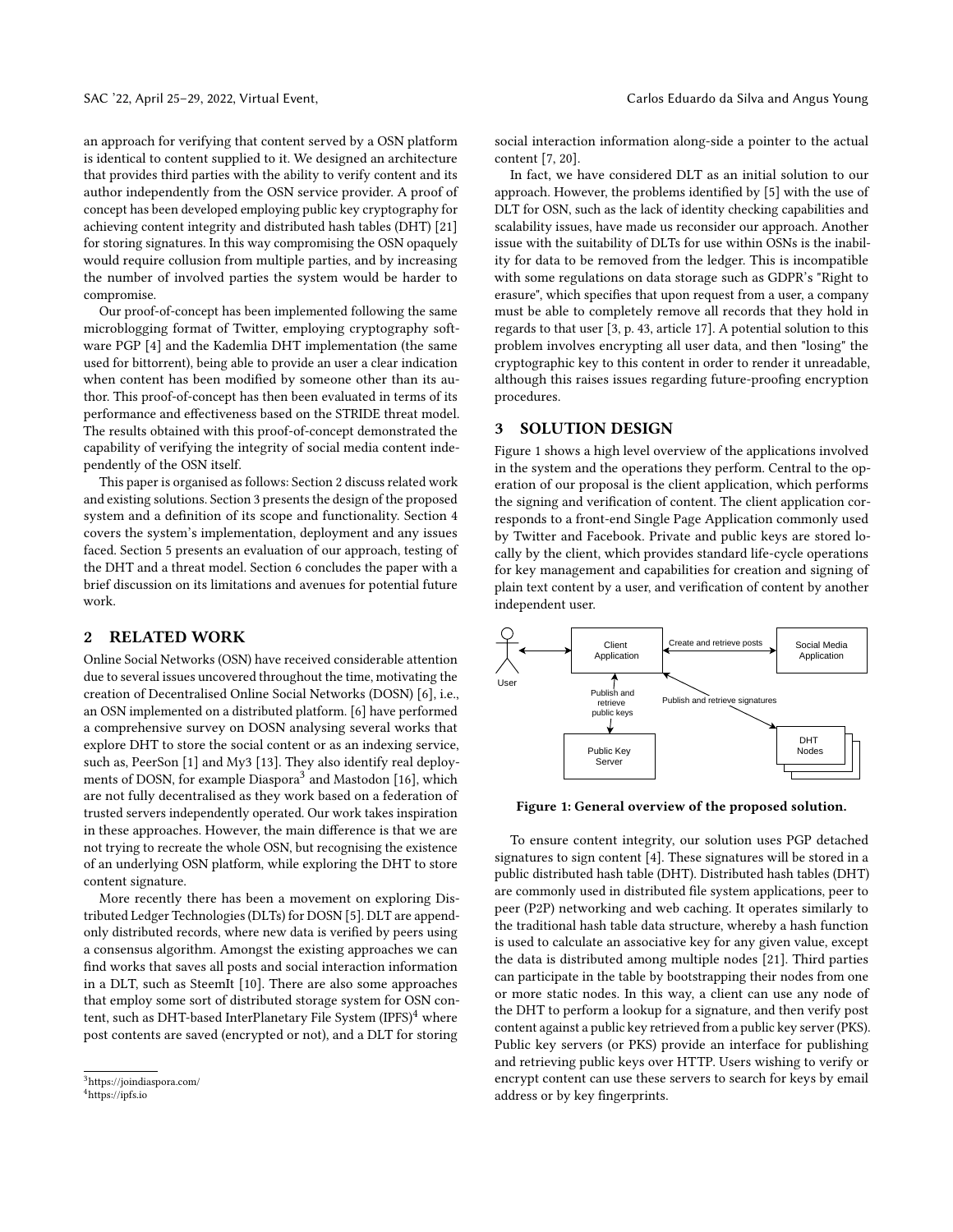An architecture for data integrity in untrustworthy social networks SAC '22, April 25–29, 2022, Virtual Event,

<span id="page-3-1"></span>

Figure 2: Sequence diagram describing the post creation flow.

Figure [2](#page-3-1) shows the process of a user creating a post. Once the user creates some plain text content the client generates a detached PGP signature for this content using their private key, and publishes it to a DHT node via an API call. This API call will return the status of the insert operation. If it succeeds, it will also return a SHA1 hash of the inserted content, which will act as a DHT key to retrieve this value later. This key, along with the plain text post content, are published to the OSN via another API call.

<span id="page-3-2"></span>

Figure 3: Sequence diagram describing the post verification flow.

Figure [3](#page-3-2) shows the process of a user verifying a post. As a prerequisite, the user must have published a public key to the PKS. This public key must be associated with the email used to access the OSN, and it must have been verified. The client application receives a post from the OSN, containing the post's content, its author and a DHT key. The user retrieves the post's signature from the DHT via an API call. This signature is then verified against the authors public key, retrieved from the PKS. If the verification is successful, the post is considered to be verified.

# <span id="page-3-0"></span>4 SYSTEM IMPLEMENTATION

The system architecture is outlined in Figure [4.](#page-4-0) This figure gives a low-level overview of the applications that make up the system, and defines the boundaries of 1st party (the OSN provider) and 3rd party deployments. This extends the system overview presented in Figure [1.](#page-2-4) Each of the following components follow a microservice architecture, and aim to operate completely independently of each other.

The Social Media Platform is designed to act as a very basic online social network (OSN), to demonstrate how this system design could be applied to existing social media applications. It follows the same microblogging format implemented by Twitter<sup>[5](#page-3-3)</sup>, with users posting short plain text posts and viewing the posts of others in a chronological "feed". This format was chosen as it is familiar to most users of OSNs. It is generic in function, and could operate completely independently to the verification and signature publishing services that the client facilitates and interacts with.

The social media platform is written in Java, and serves HTTP requests via RESTful endpoints provided by the Spring framework (REST Interface component). The application utilises Spring's inbuilt message broker to provide websocket endpoints for clients to consume messages from. Post and user data is stored in a Mongo database via Spring Data's ORM (Object Relational Mapping) implementation for Mongo.

When identifying a DHT implementation for use within this system, the open arrival and departure of nodes was essential, in order to enable third parties to participate. For this reason, we chose Kademlia [\[12\]](#page-8-16), the DHT system underlying BitTorrent, which operates the largest DHT in the world with over 10m nodes participating daily [\[18\]](#page-8-17). The DHT nodes have been implemented using the Bittor-rent DHT implementation in Javascript<sup>[6](#page-3-4)</sup>. It allows for bootstrapping (initialising the node with an exiting hash table from another node), and provides an interface for inserting and retrieving values from the table via an abstraction of the protocol's kRPC interface [\[11\]](#page-8-18).

To utilise this functionality in the system, each node needed to expose this functionality over the Web. To accomplish this, the insert and retrieve functions were encapsulated by an API written in Node.js using the Express framework $^7$  $^7$ , providing a RESTful API for interacting with the DHT. By exposing these endpoints on each node, any node in the table can be used as an entry point, minimising points of failure. We assume that the bootstrap node is maintained by the service provider, considered as an static DHT node, and that 3rd party nodes would be available, as is the case in the Bittorrent network. This means that the availability of signatures is directly linked to the availability of nodes within the hash table. Depending on the number of posts,  $n$  nodes must be available for all signatures to be retrieved.

The client is written in Vue.js<sup>[8](#page-3-6)</sup>, a JavaScript framework designed for building reactive web applications. The client needed to be transparent enough in its operation that should the user decide that they do not trust the client, they could replicate any functionality, or re-implement the client in its entirety. The client has 5 core functions: Displaying post content; Managing keypairs (generating and publishing new keypairs, revoking pre-existing keypairs, importing and exporting keypairs); Verifying post content; Signing posts; and Managing user state.

The signing and verification operations have been implemented using OpenPGP.js library, a javascript implementation of the OpenPGP protocol, providing an API for PGP cryptography within the browser. The client's interactions with the OSN are RESTful calls for authentication, retrieving and creating posts, and a websocket connection

<span id="page-3-3"></span><sup>5</sup><https://twitter.com>

<span id="page-3-5"></span><sup>7</sup>Express v4.17.1, https://expressjs.com/

<span id="page-3-6"></span><sup>8</sup>https://vuejs.org/

<span id="page-3-4"></span><sup>6</sup>Bittorrent-dht v9.0.3, https://github.com/webtorrent/bittorrent-dht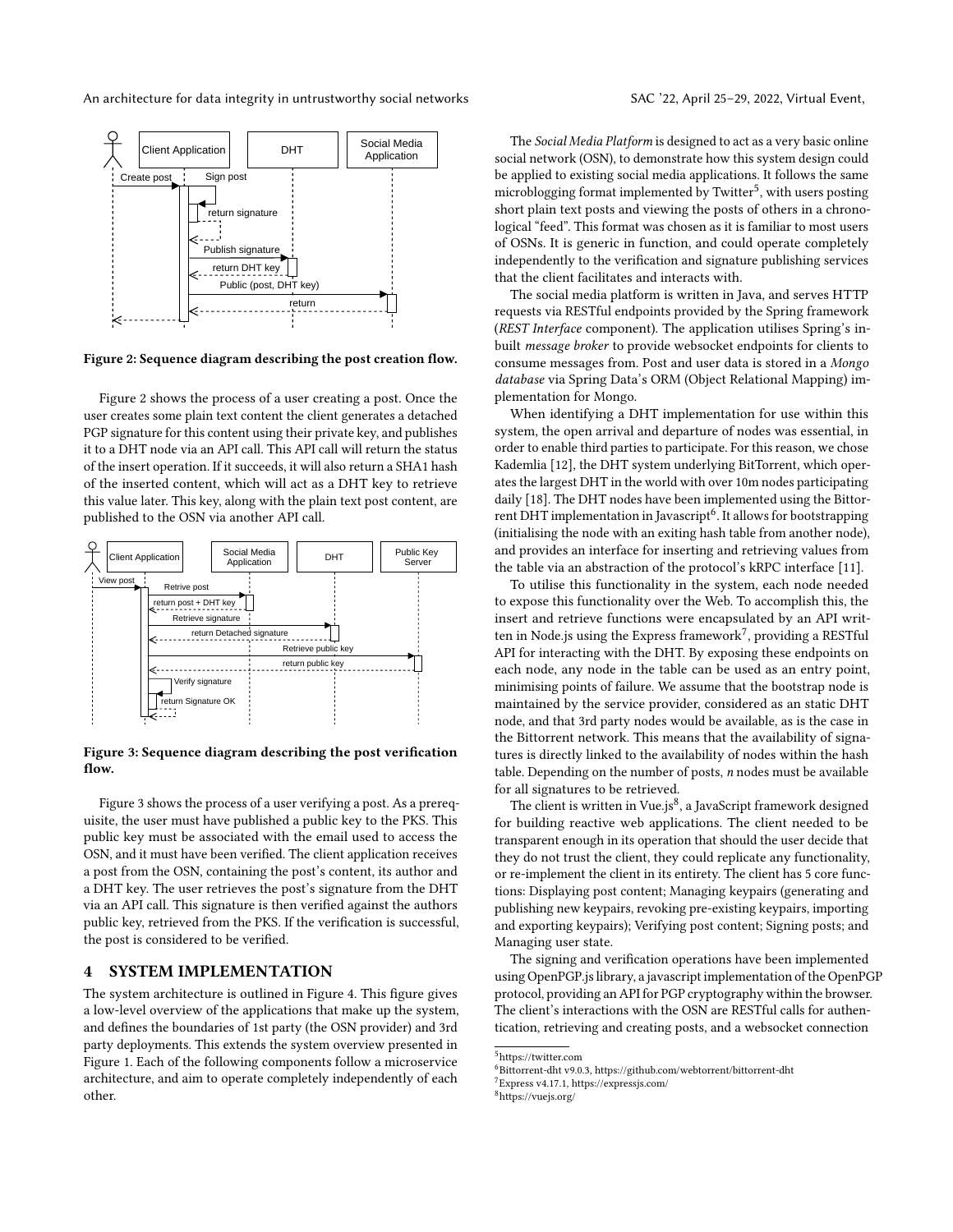<span id="page-4-0"></span>

Figure 4: Deployment diagram of the system architecture implementation.

to the message broker endpoint for displaying new posts in realtime. It interacts with the DHT API and the PKS API to retrieve public keys and publish signatures to the DHT. In a production environment, the user should be able to select providers for these services, in the case that one particular provider is not trusted, and to reduce the number of points of failure.

State management in Vue is handled using the Vuex library. Vuex uses the concept of 'stores' to manage stateful data. Within stores, methods for accessing and modifying (mutating) data are separated in order to enforce access rules. In the case of the client application, Vuex maintains stores for the currently logged in user (profile data, authentication tokens), and keypairs. Keypairs are persisted in application storage after a user logs out, and then loaded into keypair store when the user logs back in.

<span id="page-4-1"></span>

Figure 5: Live view of the client feed page.

The client has two main pages, one for viewing a list of chronologically ordered posts (/feed, see figure [5\)](#page-4-1), and another for managing the currently logged in user's keys. Posts displayed on the feed include a status indicator for the verification state of the post. A verified post will display a green tick, which can be clicked to reveal the signature that was retrieved from the DHT. A post that

fails verification or that doesn't have an associated DHT signature key will display a red error symbol.

The key management page allows a user to generate a new keypair, of which the public key is automatically published to the PKS, import an existing keypair, or export the currently loaded keypair as a zip archive. The client also has a basic profile page (/profile/username) that displays the users public key and a history of their posts.

Mailvelope's public key server was used to create a sandboxed PKS instance for the system to interact with. This keyserver software was chosen because it has a well-documented RESTful API, and is completely open source. The PKS had to be sandboxed to avoid polluting the public keypool with testing signatures. To integrate this keyserver with the system, it needed to be containerised to run alongside the other applications. To do this the main repository was forked and a Dockerfile container configuration was created.

Each of the above applications is built and deployed as a container image running on a private container registry hosted on a virtual private server (VPS). Portainer, a web dashboard for managing a Docker instances, is then used to deploy these container images.

To orchestrate deployment, docker-compose was used to create "stacks" (a group of containers that share a network) of containers. Figure [6](#page-5-1) shows an overview of the containers deployed within the system and the flow of Web traffic.

We have deployed out client application in an isolated container, acting as the frontend for the whole system. Two stacks comprise the backend system; The first stack represents the provider's domain, and is composed of a single instance of the OSN API and its MongoDB instance. The second stack represents external (or third party) services, such as the PKS (PKS API) and its database.

Three instances of the hash table container image are also managed by this stack (DHT Node). Multiple instances were used so if one instance goes down, the routing table is maintained by the others. Each of these hash table nodes bootstrap off of each other, so if a fatal event occurred and a container had to restart, it would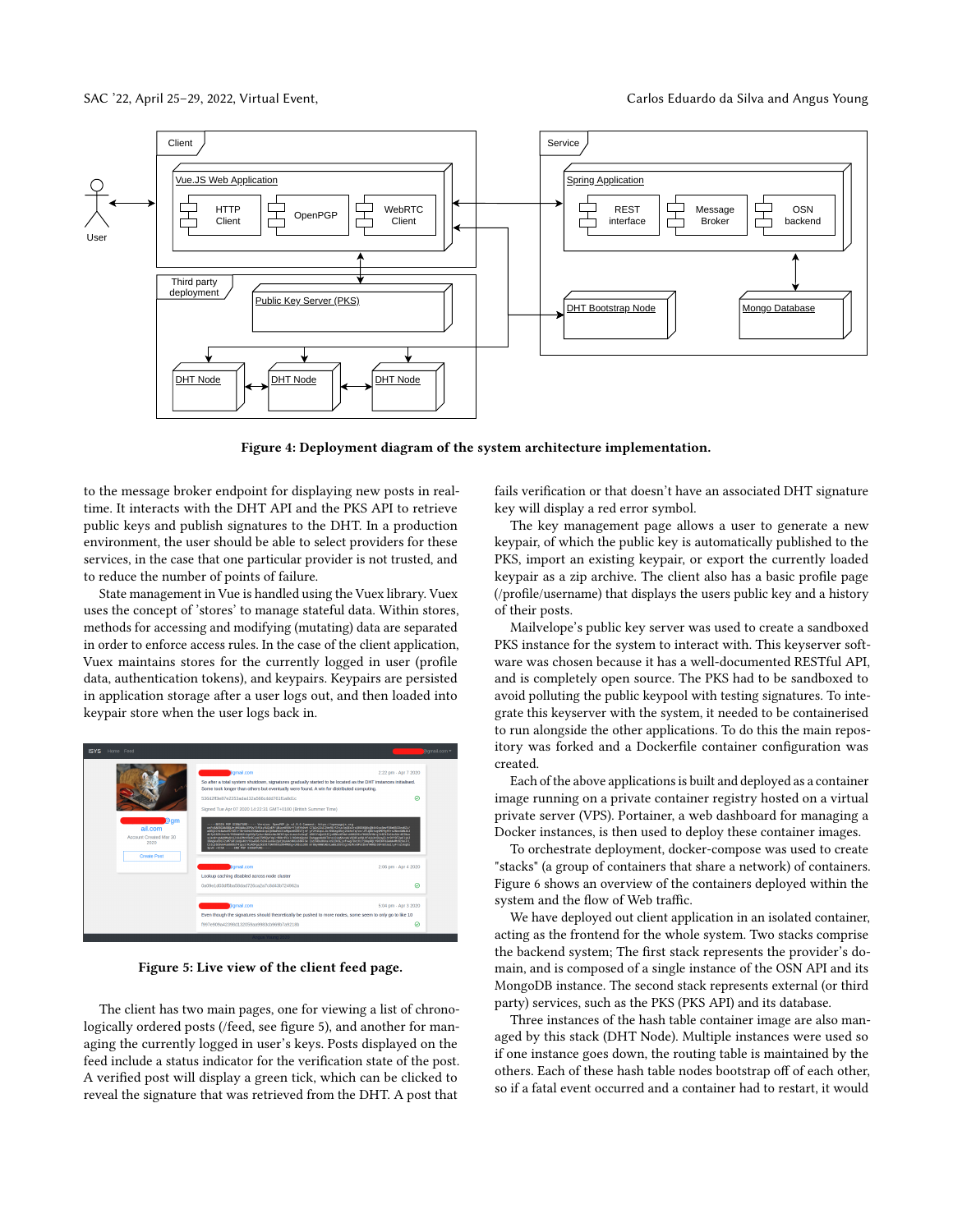An architecture for data integrity in untrustworthy social networks SAC '22, April 25-29, 2022, Virtual Event,

<span id="page-5-1"></span>

Figure 6: Overview of the container stacks used for deploying our proof-of-concept application.

automatically recover its state. To distribute bootstrap requests and lookups to the hash table, a  $\mathrm{Nginx}^9$  $\mathrm{Nginx}^9$  container instance acting as a gateway provides load balancing. All access to these containers is routed through a nginx reverse proxy running on the VPS.

# <span id="page-5-0"></span>5 EVALUATION

This section presents an evaluation of our approach. We have conducted a series of tests to demonstrate its effectiveness, performed a preliminary performance evaluation and a threat analysis based on the STRIDE threat model [\[17\]](#page-8-19).

## 5.1 Solution Effectiveness

We initially considered the goals of the system against the system's implementation. The Java API was tested using the JUnit testing framework, which provides a harness for writing unit and integration tests. Tests were written using a mock client provided by Spring, which makes requests to the API running in a test environment managed by JUnit. These tests ensure that the API forms responses and errors as expected, and that changes made to the API do not cause regressions in functionality or any deviations from spec.

After that we have devised different scenarios and conducted tests based on them. These scenarios consider two users (user A and user B) with their respective keypairs created and registered within our client application, and public key published into the **PKS** 

• Uncorrupted Post: This scenario considers the situation in which one user signs a post and another user successfully validates it. User A creates some plain text content and signs it using their private key. The signature is then successfully published to the hash table addressed via the bootstrap node gateway. The DHT key returned from this operation, along with the plain text post content is published to the OSN. User B retrieves this content from the OSN, and performs a lookup for its corresponding signature in the DHT. User B

then verifies the signature against the content and User A's

gpg command line tool. • Corrupted Post: This scenario involves the content of the post being modified by a party with access to the database (such as the OSN provider). As above, user A signs and posts some content to the platform, and publishes the post signature to the hash table. The post is then manually modified in the database. User B then attempts and fails to verify the message. The client reports that the content is corrupted. The corruption is again confirmed using the gpg command line tool.

public key. The verification is confirmed manually via the

• Corrupted Signature: In this scenario, it is assumed that a node  $n$  is malicious or operating out of specification, and is incorrectly storing signatures in such a way that it indicates to peers that it has the data, and returns an invalid or corrupted signature. User A signs and posts content, and the signature is successfully stored in the DHT. When user B retrieves the signature from the hash table, the malicious node responds with the corrupted key. On attempting validation, the client of user B reports that the signature is invalid, or that it does not match the public key associated with the post.

### 5.2 Hash Table Performance

Performance of DHT implementations have been extensively explored in the literature considering both intensive churn (node departure/arrival) and lookup intensive workloads (e.g., [\[14\]](#page-8-20)). For example, [\[8\]](#page-8-21) evaluates the performance of 5 popular DHT implementations (Chord, Kademlia, Kelips, OneHop. and Tapestry), and states that Kademlia (the underlying DHT implementation that Bittorrent-DHT is based on) suffers from longer lookup times under churn but lower overall bandwidth usage, due to its method of simultaneous peer discovery and lookup. It also states that Kademlia's lookup times do not benefit from routing table stabilisation like other DHT implementations. For this reason, utilising static nodes as is done in this system is only beneficial for the purpose of guaranteeing available nodes for parallel lookups. Although churn performance is an important metric for evaluating the performance of any hash table based application, in the case of the proof of concept, lookup performance is more relevant, since the DHT is likely to have a high number of static nodes, and lookups are frequent.

In terms of lookup performance, Kademlia contacts  $O(log(n))$ nodes during lookups [\[12\]](#page-8-16). Therefore, as the number of nodes increase, we should expect to see a logarithmic increase in lookup time. Nevertheless we have conducted some lookup related experiments, as our approach's use of Bittorrents DHT implementation is not typical of its designed use case.

To test the performance of the DHT in the context of our system, a test environment was created within Node.js v12.16.1 running on an i5-7200U with 16GB of RAM. The test environment takes two variables, n and c, which represent the number of hash table nodes and the number of values to insert respectively. A hash table node is a javascript object handled by Node.js event loop asynchronously. Each value is 858 characters long, the same length as a PGP detached signature. These values are random, and created

<span id="page-5-2"></span><sup>&</sup>lt;sup>9</sup>Nginx is an open source web server, API gateway and load balancer. See https://www.nginx.com/.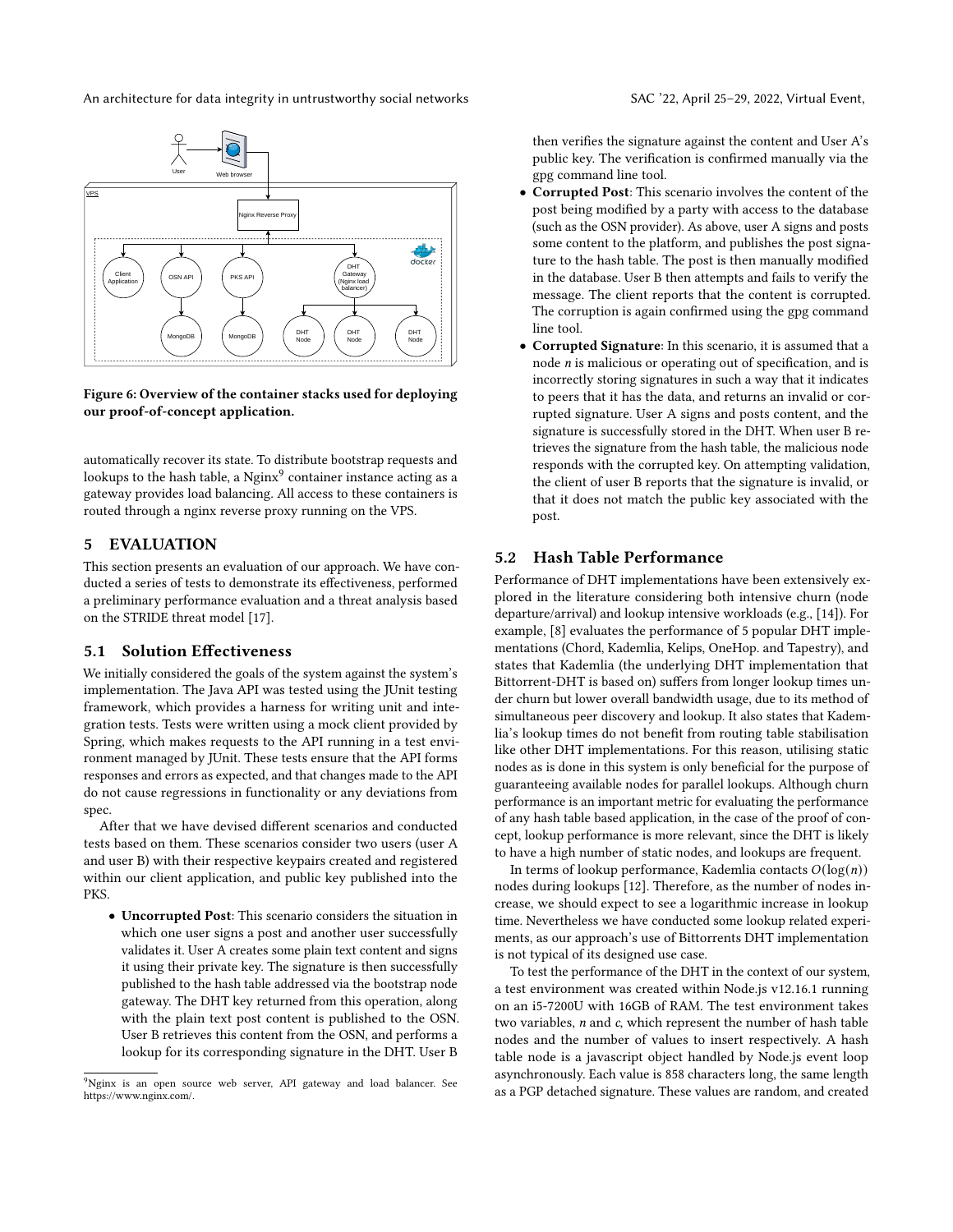using the crypto library. Insert and lookup operations are initiated from a random node within the environment. Varying values of  $n$ and c were supplied to the environment, focusing on the lookup failure count, which provides the basis for calculating the retention rate  $r$  of the DHT as the relation between the number of values inserted  $(c)$  and the number of lookup failures obtained.

It quickly became apparent that for values of  $n < 30$ , the DHT was unable to retain more than 1000 values. This was observed consistently with  $c$  varying between 2000 and 10000. With  $n > 30$ the retention rate  $(r)$  became more inconsistent, for example, at  $n = 80$  and  $c = 5000$  the retention rate was 75.7%. At  $n = 150$ and  $c = 5000$  the retention rate increased to 98.9%. By considering  $k = c/n$  the ratio between the number of values c and the number of nodes  $n$  it was observed that the retention rate was consistently at  $r \geq 99\%$  for values of  $k < 30$ . This ratio is likely to be specific to the testing system.

Using this estimation, the average lookup time will be measured for *n* with  $c = 26n$ . Lookup time was measured for  $n = 10, 50$ , 100, 500, 1000 and 5000. A graph of these results should show a consistent increase in lookup time. It is worth noting that the resources available to the testing system were definitely a factor in performance; at values of  $n \geq 5000$ , the process started consuming most of the available memory, to the point where tests of performance at this scale could be considered inaccurate due to the system attempting to maintain operating system stability.

<span id="page-6-0"></span>

Figure 7: Lookup Time vs Number of Nodes

Figure [7](#page-6-0) presents the results considering a 3 run average. As predicted, the line of best fit shows that average lookup times increased at the expected rate, as the number of participating nodes in the DHT increased. At values of  $n = 1000$ , an average lookup failure count of 227 (or 0.87%) was observed, demonstrating that the previously discussed ratio of nodes to values is not definitive, and that the testing system was a limiting factor in result accuracy. For the purposes of this experiment, values of  $r \geq 99\%$  were considered to be within the margin of error.

For the OSN to operate on a similar scale to Mastodon [\[16\]](#page-8-10), which as of October 2021 had 1.025M active users<sup>[10](#page-6-1)</sup>, and assuming each user creates at least two posts a day, and that the above ratio of nodes to posts holds true on other systems, the system would require at least 41,000 DHT nodes to be available to allow all signatures to be retrieved for a single day. If the availability of nodes was the same as in Bittorrents network, which as previously mentioned has around 10 million nodes participating daily, this would be feasible, but signatures that weren't retrieved often would eventually be evicted.

Due to the limitations of the testing system, more extensive testing and further exploration of DHT configuration parameters are neccessary to evaluate conclusively the performance of the DHT under this kind of load, as well as its behavior in terms of value retention.

#### 5.3 Threat Model

The goal of the system is to prevent a malicious actor from changing a user's content without it being transparent that they have done so. They should also be unable to forge content to make it appear to have come from another user. We have used the STRIDE threat modelling [\[17\]](#page-8-19) as basis to evaluate our approach in relation to these problems. STRIDE was chosen over alternative threat modelling techniques because it explicitly covers tampering and spoofing, security threats which this system aims to deal with.

For the purpose of this threat model, we are evaluating the security of the first party systems implemented. The security of the public key server will not be covered.

Spoofing. Since the ability of each user to sign posts is dependant on being able to decrypt their private key, to successfully spoof a user, an attacker would need: a user's account password; their private key; and the decryption passphrase of their private key.

In the case of our proof-of-concept, passwords are stored on the server as Bcrypt hashes, in line with best practices adopted by OSN providers. The most likely attack vector for accessing a user's account password would be a phishing attack, in which the user unwittingly provides a 3rd party with their credentials. Once they have access to this password, the attacker can create, but not sign posts. To other users, any posts created by the attacker would not be marked as verified. For this reason, at this stage the attacker could not be considered to have spoofed a user.

To be able to sign posts, the attacker would first need to have access to the users private key. The easiest way for them to do this would be to have access to the users browser. On shared machines, this is trivial, but on remote machines this is far more complex, and subject to the expansive and well tested security measures implemented by operating systems and browsers. In the case that the attacker did gain access, the key would still need to be decrypted using the users decryption password. At this point, the security of the private key is dependant on the strength of the password used to encrypt it. Brute force attacks are possible, but unrealistic with a sufficiently complex password.

In summary, the worst case scenario for a spoofing attack is a user that uses the same, simple password for both their account

<span id="page-6-1"></span> $^{10}$ Data obtained on 15/10/2021 from<https://fediverse.party/en/mastodon>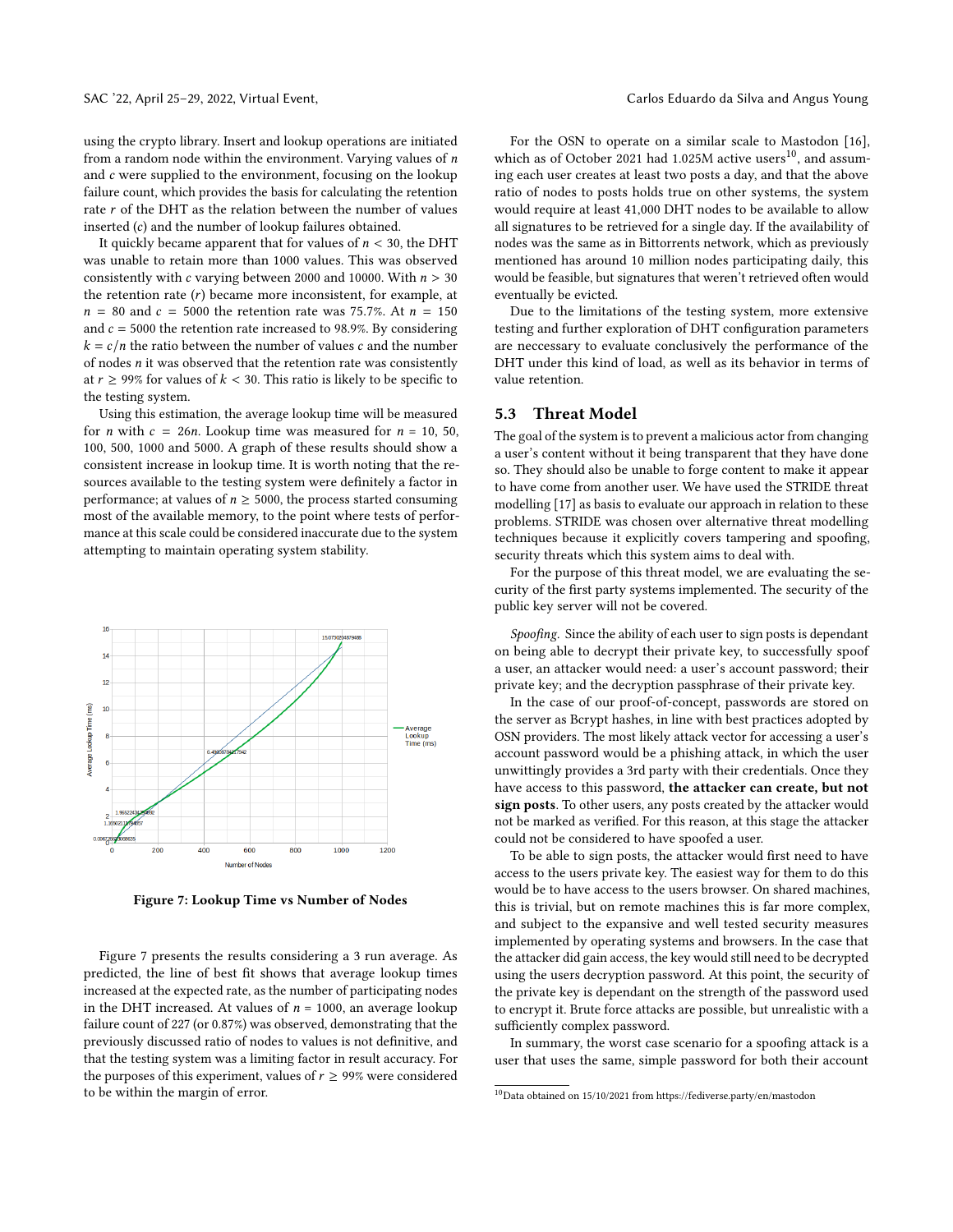#### An architecture for data integrity in untrustworthy social networks SAC '22, April 25-29, 2022, Virtual Event,

login and their private key, and uses the system via an unsecured or public browser. It is also worth noting that the same security principles applied to handling and storing private keys must also be adopted by the user, who could willingly or unwillingly provide their private key (encrypted or otherwise) to a third party, and circumvent the security measures adopted by this system.

Tampering. Regarding data in transit, all communication is based on the HTTPS protocol, meaning content is encrypted from the server to the client. Thus, in a situation of Man in the Middle Attack (MITM) the attacker could make the social media platform believe that the request came from the user, and have it store manipulated data. However, other clients would be unable to verify this content, with or without the social media platform providing a signature key.

Regarding tampering of data within the platform, we consider that OSN databases are hosted on a private network with limited connectivity. If an attacker had access to the server however, they would potentially be able to manually modify the database. This also means that the provider has the potential to modify data. Just as mentioned previously, any modification to users posts would result in verification failing on the client.

Regarding tampering of data within the Distributed Hash Table, due to the nature of how hash tables function, data is immutable once inserted. It is however possible in the Bittorrent DHT implementation to modify a cached value on a node, which it will return to the user instead of performing a lookup from other nodes. Although this behaviour can be overridden to always perform the lookup, the potential still exists for modified cached values to be returned from a rogue node. This doesn't pose much of an issue to the system in general, as the bootstrap node that most clients will query will always perform the lookup. In an production environment, the client should allow users to choose their entrance node in order to balance power between nodes, and to avoid the bootstrap node(s) from becoming points of failure or attack.

The client application could be used as a vector for attack. If a malicious party managed to alter the client application they could present unverified content as verified, or divert calls from the real hash table and public key servers to their own, which could return data that make content appear valid. The system alone cannot circumvent this, but the availability of public key servers means that if a user was to make their own query to the PKS, they could find that the public key presented by the client is incorrect, and thus reveal the tampering. There is also the potential for a malicious party to prevent a user from signing posts by modifying or removing their private key (in browser storage). If the user has not exported their private key and the one loaded into the web application was their only copy, they would effectively be unable to sign posts.

Repudiation. A user that has signed a post, then revoked that signature could effectively deny that they had signed it. This could be disproven if a copy of their previous public key was available, and it was confirmed to have been verified, however repudiation is not the primary goal of the system.

An attack from outside the system would be evident from container and system logs, however an attacker with access to the system could remove any trace of an attack by deleting or redacting

logs. To mitigate this, a log aggregator such as ELK stack $11$  could collate logs on an external system to reduce the likelihood of an attacker being able to hide their tracks.

Information Disclosure. No traffic to or from the bootstrap nodes, the client application or the platform itself is plain text. All traffic is sent via HTTPS, using a certificate signed by Cloudflare<sup>[12](#page-7-1)</sup>. Traffic between the gateway (nginx) and the services is over HTTP, but never leaves the server. User passwords are stored as Bcrypt hashes in the database, but it would be possible for these to be logged by the platform as it processes the request, and so the potential exists here for passwords to be leaked. As mentioned previously, this doesn't threaten the primary goals of the system, but does mean that anyone with access to the service configuration could enable trace logging for the authentication controller and view plain text logs of incoming requests, which may contain passwords. This could be partially negated by implementing a log masker, but this would not be effective at hiding these logs from an attacker with insider access to the system (such as the platform provider). As configured, only warnings are logged by the platform, which do not contain request data.

Denial of Service. As deployed as a proof of concept, the social media platform itself is not configured to load balance requests or restrict traffic in the case of resource starvation. Since the system is deployed as containers, little extra configuration is required to redeploy the system within a Kubernetes cluster or behind an nginx load balancer to provide this functionality. This means that in its current state, the platform is vulnerable to flooding attacks and DDOS.

The 3 DHT nodes deployed to facilitate third party bootstrapping operate behind an nginx load balancer, but since they operate on the same system behind the same network interface they are also susceptible to flooding/DDOS attacks.

To negate the risk of DOS attacks in production, each microservice (or cluster of microservice instances) could be deployed on independent systems and accessed via an API gateway that facilitates load balancing and request routing.

Elevation of Privileges. The system is deployed as a set of microservices within containers managed by Docker. These containers run on a VPS based on a long term support version of Ubuntu, which regularly gets security patches. Container groups (or stacks) are stopped and started via Portainer, a Web management dashboard for Docker. This dashboard requires a username and password combination for access. Portainer supports role based access control, and the user that can manage the containers within the system's stack cannot manage other containers or create new ones. The administrator user can only authenticate from the server itself, and so cannot be used remotely. If a user was to bypass these security measures, they would also gain shell access to each container instance. In this case, an attacker would be able to modify any data they wished, or take the system down. This could be mitigated by incorporating two factor authentication into the Portainer.

<span id="page-7-0"></span> $\overline{^{11}}$ <https://www.elastic.co/elastic-stack/>

<span id="page-7-1"></span> $12$ Cloudflare is a web services company that provides DNS and CA services. See https://www.cloudflare.com/